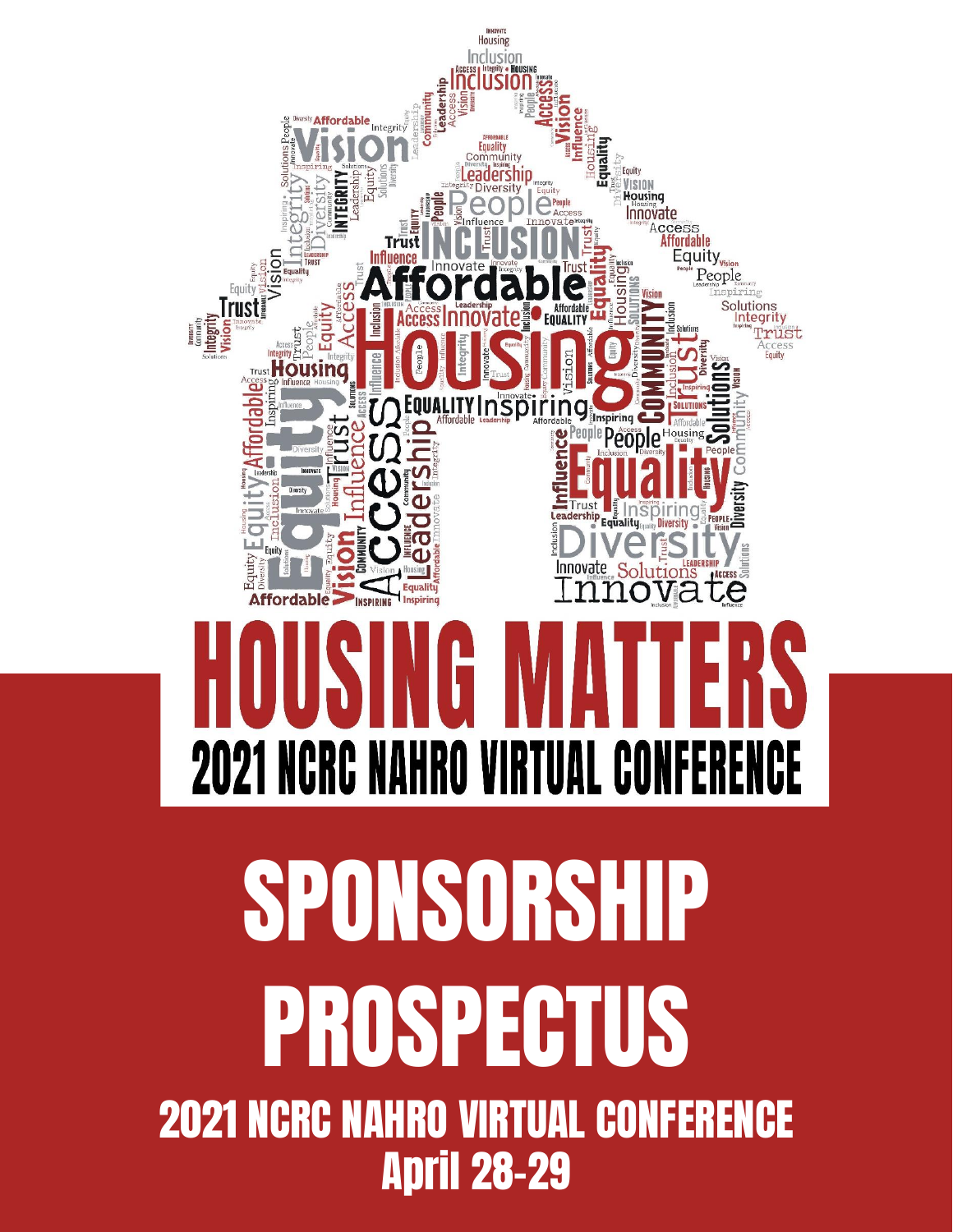### 2021 NCRC NAHRO VIRTUAL CONFERENCE

### ABOUT THE SHOW:

You're invited to take part in the 2021 NCRC NAHRO Virtual Conference. This event will take place at via Hopin Virtual conference platform on April 28-29, 2021. Attendance is expected to be around 200 professionals from the industry in the surrounding 8 state region.

### WHO EXHIBITS:

Companies representing the best products and services in the industry will be exhibiting. This exposition will provide you with an excellent opportunity to increase your sales volume by marketing to prospective clients who are actively seeking the products and information that you have available.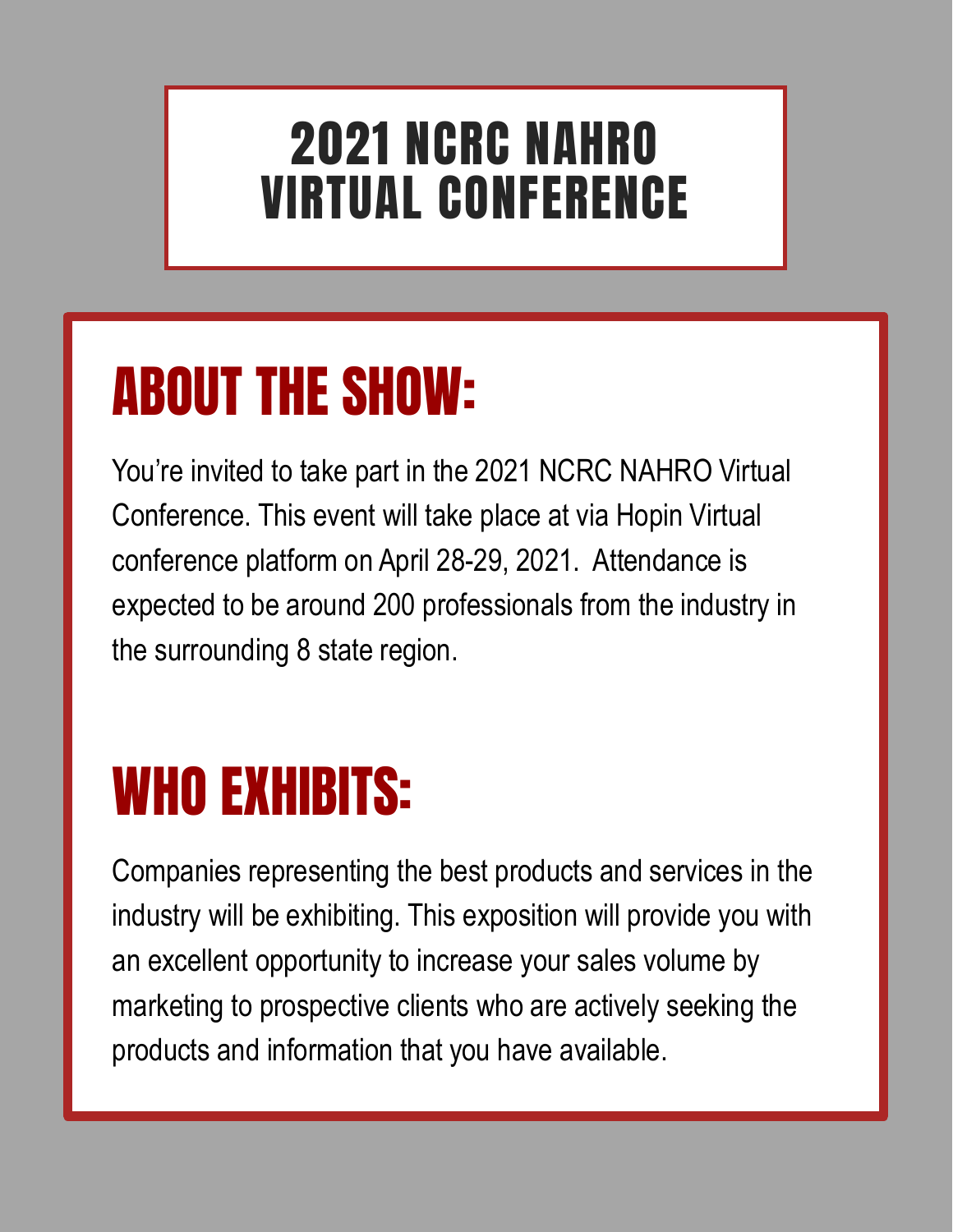# PREMIER SPONSOR PACKAGE \$1,000

### What's Included:

- Exhibit Booth in the online Expo Floor. Choice of prepared video or live participation in booth. Read more about how the vendor experience works under the "Vendor Booth" information section.
- Acknowledgement and introduction to the full conference by NCRC President.
- 2 minutes to speak and introduce your company at either the opening or closing conference remarks.
- Logo and brief company description on the event reception page and in the event expo area in order of prominence.
- Logo displayed on conference website registration page more prominently than other sponsors.
- Recognition in all email communication to prospective attendees and registered attendees of the conference.
- Conference attendee list for pre and post conference communication.
- Full Page ad in conference program. Ads are to be submitted to [jmatuska@fwha.org](mailto:jmatuska@fwha.org) by April 14<sup>th</sup>.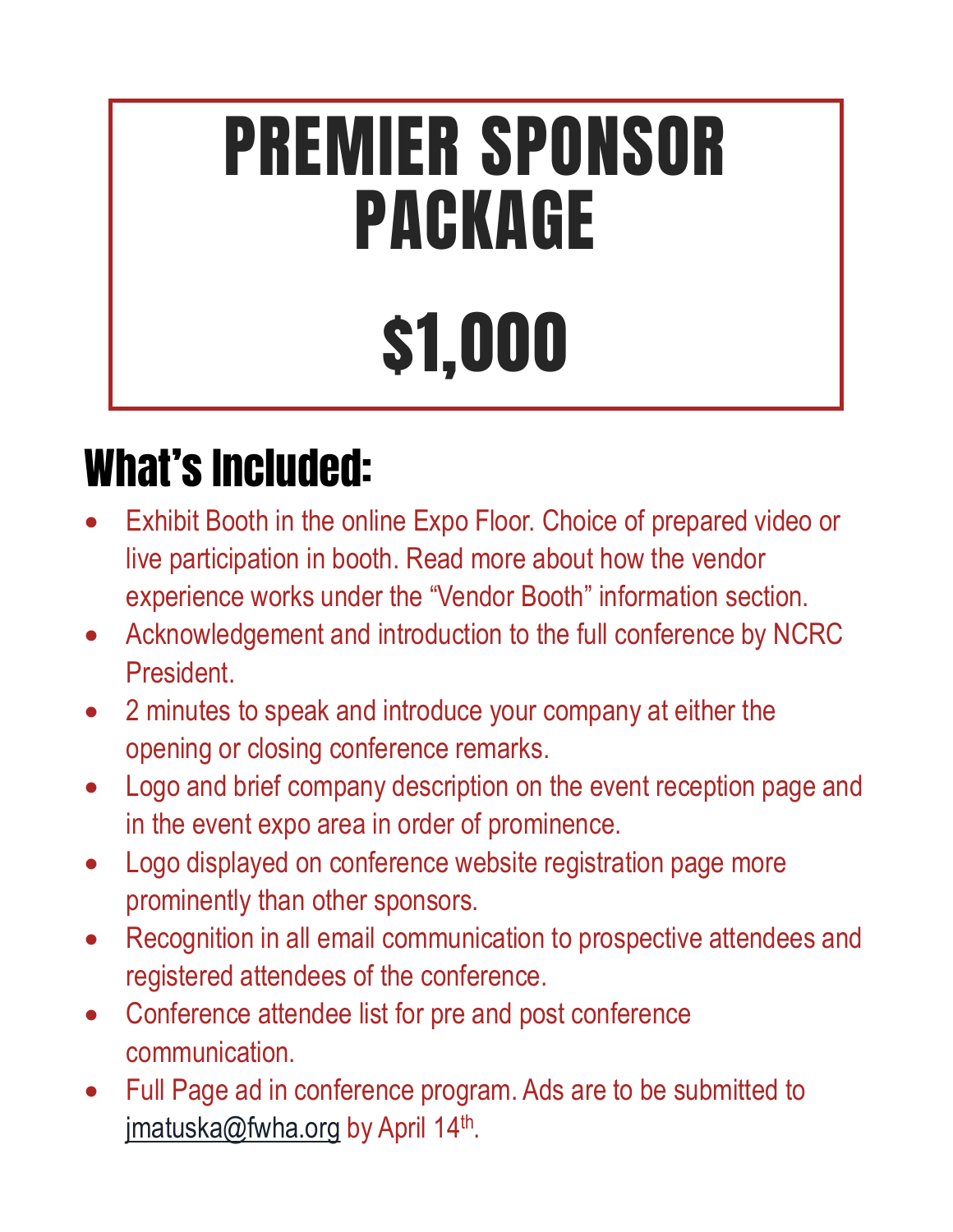## 2021 NCRC NAHRO VIRTUAL CONFERENCE **SCHEDULE**

#### SUBJECT TO CHANGE

|         | <b>Wednesday, April 28th all times are Central)</b>              |                                              |
|---------|------------------------------------------------------------------|----------------------------------------------|
| 8:30am  | Coffee, Speed Networking, and Vendors                            |                                              |
| 8:45am  | Conference Welcome and Sponsor Recognition                       |                                              |
| 9:00am  | Diversity, Equity, and Inclusion Keynote – Elizabeth Scott Glenn |                                              |
| 10:30am | <b>BREAK</b>                                                     |                                              |
| 10:45am | Section 3 Training                                               | <b>Affirmatively Furthering Fair Housing</b> |
| 12:15pm | Awards/Conference Remarks/Announcements                          |                                              |
|         | <b>Thursday, April 29th and times are Central)</b>               |                                              |
| 8:30am  | Coffee, Speed Networking, and Vendors                            |                                              |
| 8:45am  | Conference Welcome and Sponsor Recognition                       |                                              |
| 9:00am  | NAHRO Updates - Georgi Banni, Eric Oberdorfer, and Tushar Gurial |                                              |
| 10:30am | <b>BREAK</b>                                                     |                                              |
| 10:45am | The Best Mistakes I've Ever Made                                 | <b>Communicating with Residents</b>          |
| 12:15pm | Meet the Candidates                                              |                                              |
| 12:30pm | <b>Closing Remarks and Announcements</b>                         |                                              |

### Check out www.ncrc.org for full list of session descriptions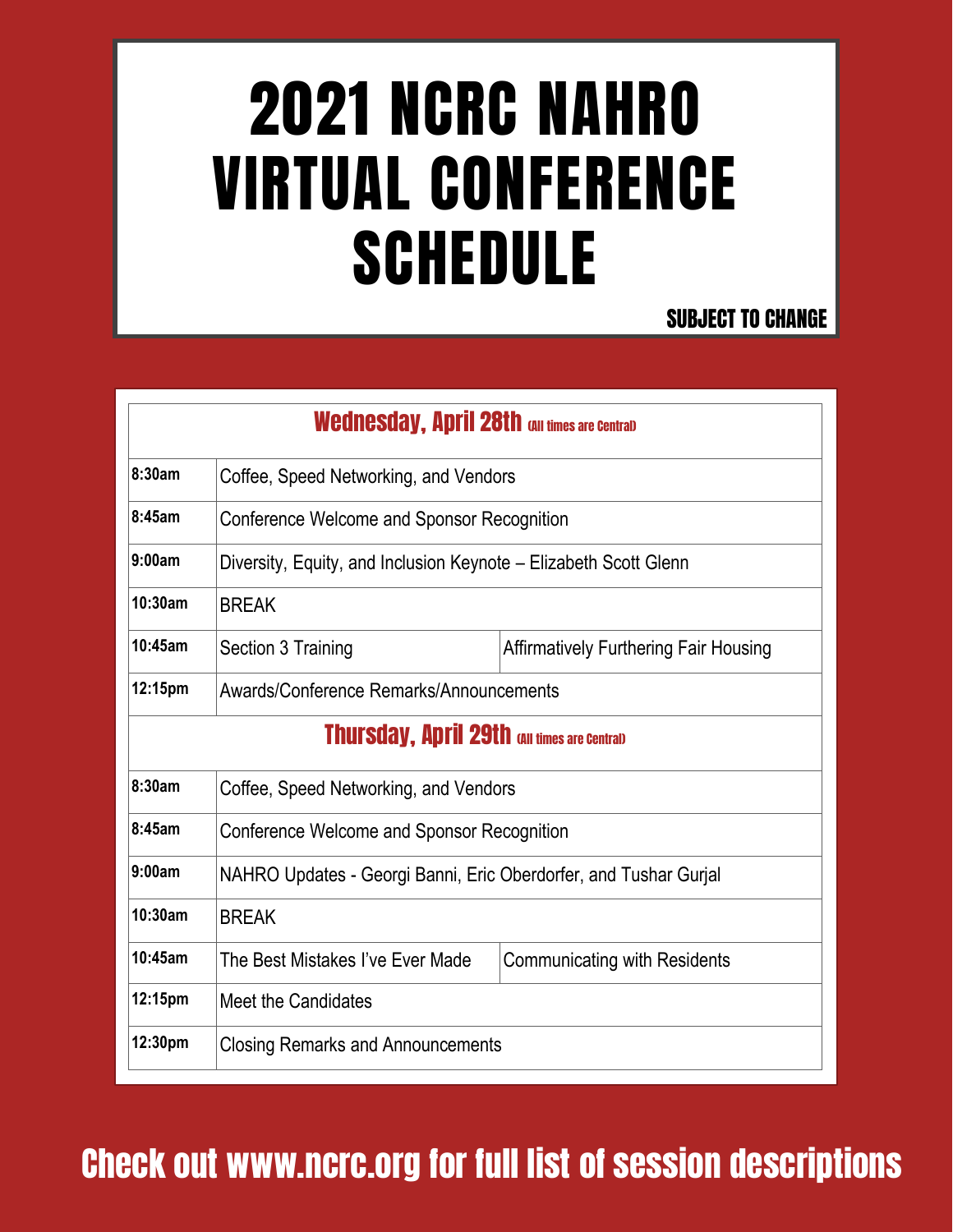### ADDITIONAL INFORMATION

#### **Moderated or Open or Invite Only**

If you choose a live session in your vendor booth, you can then choose whether you want it to be open or moderated or invite only. An open vendor booth lets people join on live camera as they please. A moderated vendor booth (you would be the moderator), requires your approval for attendees to join on live camera. Invite only means you would be the only one able to participate on live camera.

#### **Event Offer**

Optionally: you can choose to include a special offer in your booth, such as a percentage off of a product, a coupon code, a giveaway, or whatever you'd like. This is a text-only field. Shoot "hello" messages to all Conference attendees in real time (example: "CompanyX is giving away a gift basket - drop your card at our booth!")

#### **Video**

Livestream or pre-recorded. The video in your booth can be pre-recorded as a YouTube video, Vimeo video, or Wistia video. Or it can be a live session where you or your team can be on live camera with guests. Up to 10 people can be on camera. Lastly, you can create a custom stream using RTMP to hybridize your booth. Meaning, if you have a physical event booth and you'd like to record it live for the online Hopin event booth, you can use RTMP.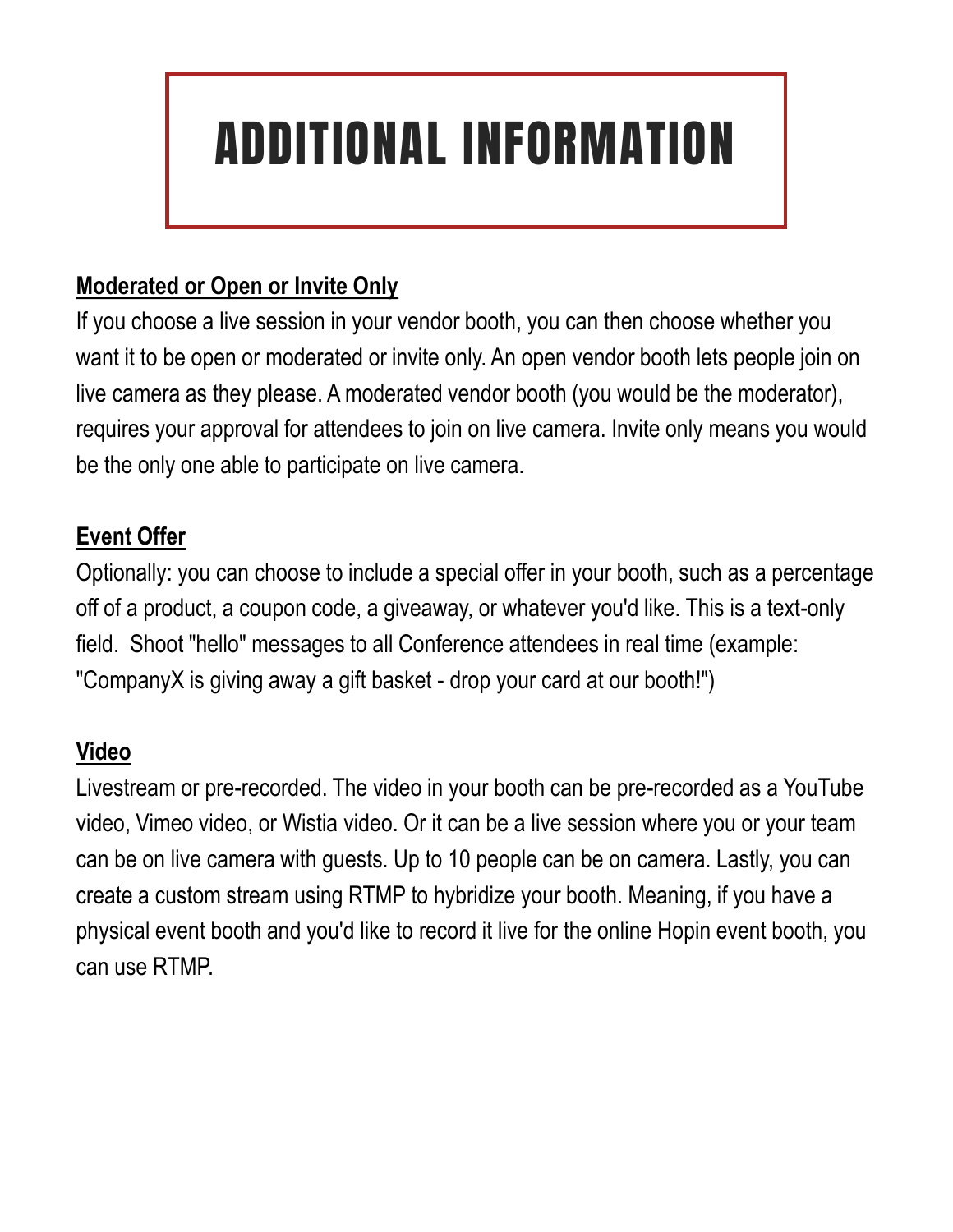### ADDITIONAL INFORMATION

#### **Once the Conference starts, how do I enter and run my exhibit booth at a Hopin event?**

It's important to make sure you are "in" your vendor booth at the Hopin event when it's time. This will allow you to answer questions in the Booth Chat and be on live camera to engage with visitors, if you've chosen that format.

When it's time for the event, head to the registration page five minutes before the event starts. Click Enter Event.

To enter your booth, click Expo on the left-hand side and find your booth. Click it to enter. Conference attendees can "find" your company booth by browsing around the Expo, as they would in person.

- If it's a pre-recorded video, then your job is easy. Just man the Booth chat. TIP: Use the Event chat to invite people to your booth.
- If it's a live session and it's Open, click Participate. Make sure you've given browser permissions for Hopin to use your camera and mic.
- If it's a live session and you are the moderator, click the blue button Start Session. Again, make sure Hopin can use your camera and mic. Select your audio and video devices and hit Apply and Join Session. You're live!
	- o Share your screen to show photos, a video, demo, etc.
	- $\circ$  You can also chat in writing with all booth visitors at once.

When people request to join a moderated session, you'll see their name pop up in the moderation panel below. Click their profile image to allow them to join. They then select their AV devices and will be on camera shortly. Click the RED button in their screen to remove them. When a visitor clicks on your booth, they can hear and see what's happening there, just as they would strolling down an aisle without actually requesting to join your booth.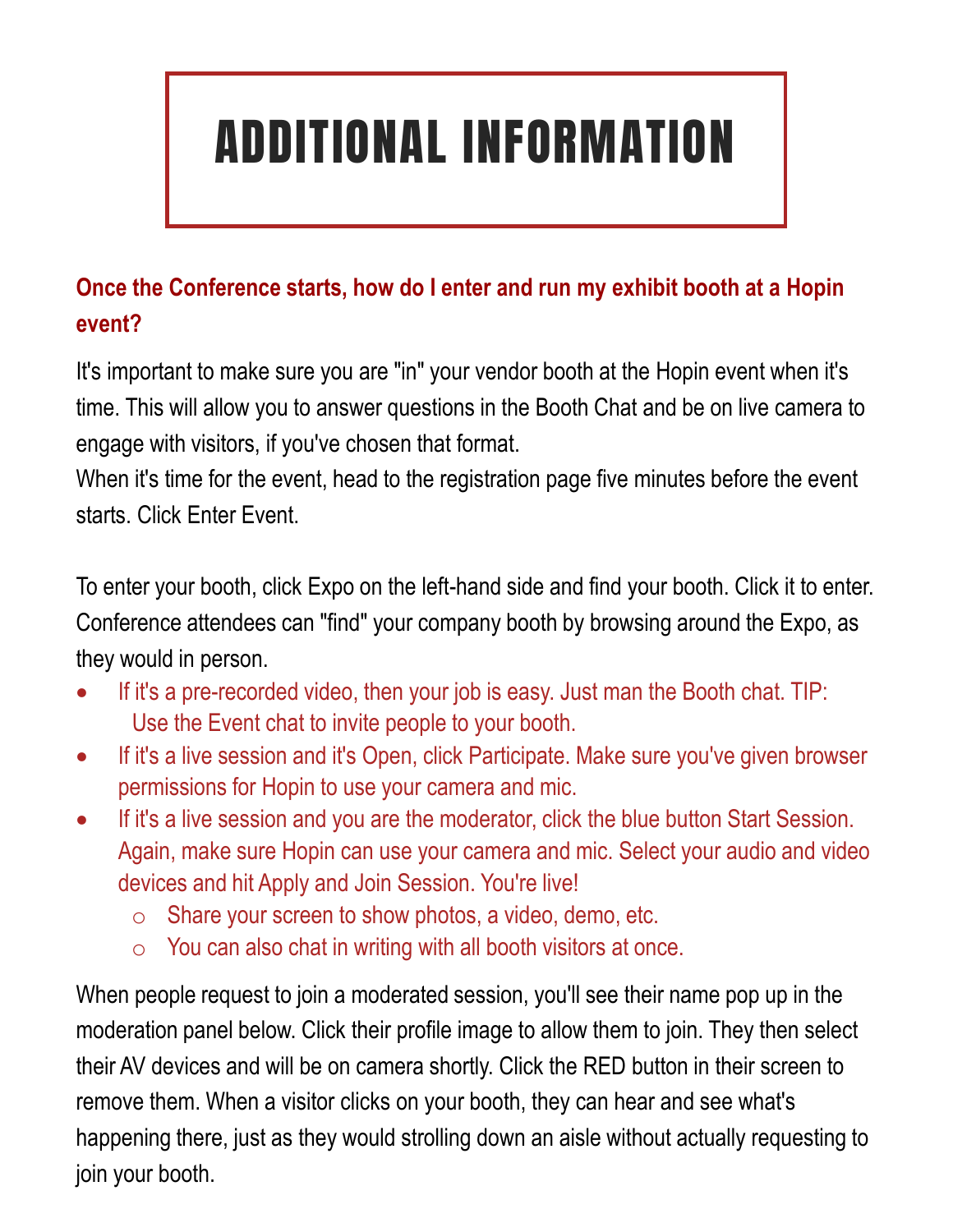### ADDITIONAL INFORMATION

#### **HOW EXHIBITORS CAN NETWORK FOR EXPOSURE THROUGHOUT THE CONFERENCE**

Your team reps can also quick-search all participants to just chat one-on-one. Invite any participant (or a small group) for a private on-the-spot video meet-up! Jump into spontaneous speed-date style networking to meet new managers or board members. Your session ends in 3 minutes- no awkward partings. Schedule a demo or short "How-to" talk at your booth and invite whomever you wish. It works both ways! Participants can also easily find your team members by name and reach out with a click.

There you go! That's how you enter, run and network with your vendor booth at a Hopin event. Let us know if you have any questions!

#### **WHAT TECHNOLOGY DO I NEED?**

For the best Hopin experience we recommend:

- Using Google Chrome or Firefox (Please avoid Brave, Safari, and Microsoft IE or Edge).
- Make sure your browser is up to date, you can download Google Chrome here: <https://www.google.com/chrome/>
- Check your internet speed and network. Hopin recommend a minimum of 5mbps download and 2mbps upload. Ideally, we like to see 30mbps download and 10mbps upload or higher for the best quality - [test your speed here.](https://www.speedtest.net/)
- We recommend attending the event using a laptop or PC, as we cannot guarantee it will work flawlessly on your phone.